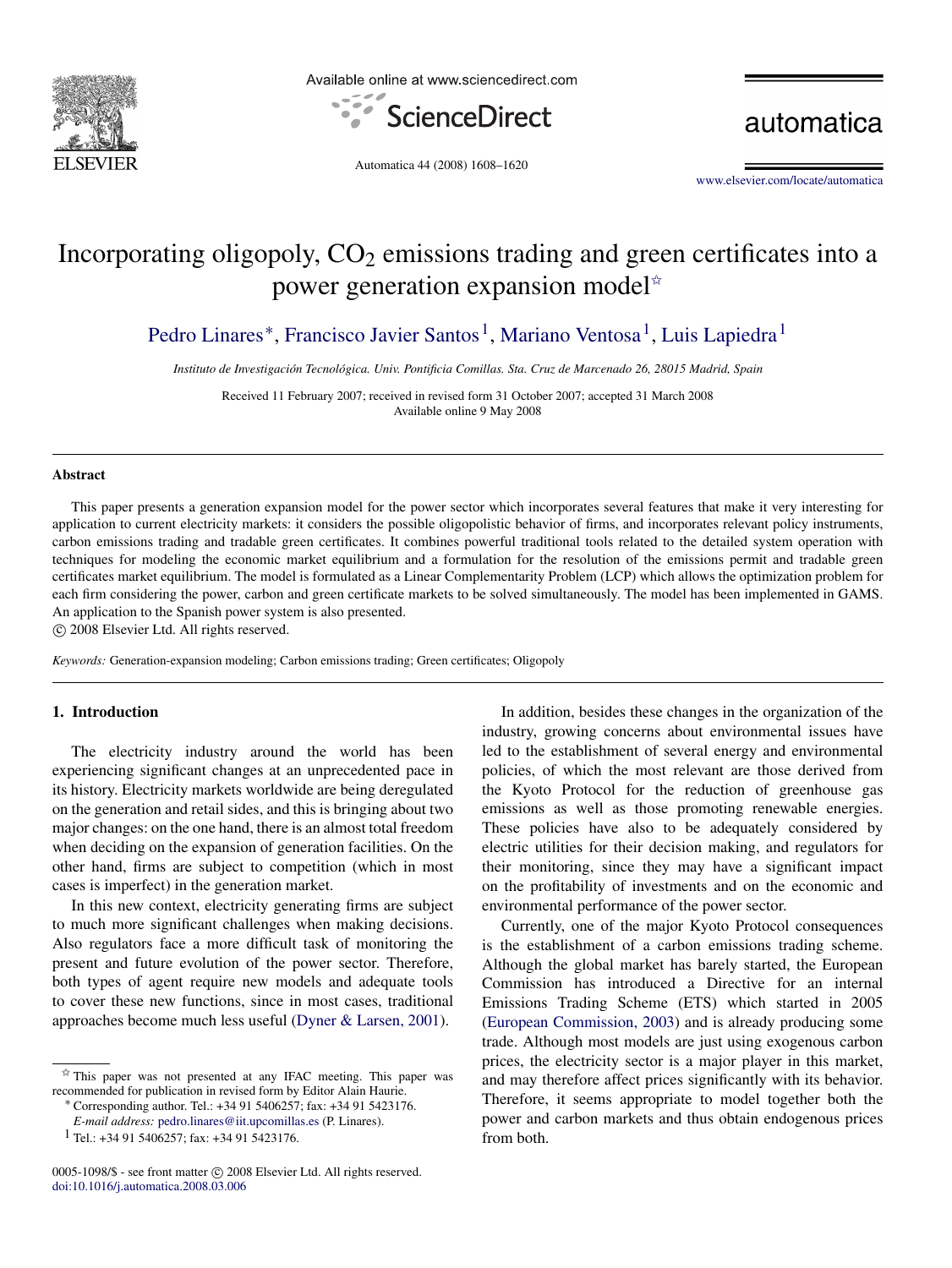Regarding renewable energy promotion policies, the two options mostly used are: price systems (premiums) and quota systems (usually associated with tradable green certificates). Although the first are more widespread, due to their seemingly better performance [\(Menanteau,](#page--1-6) [Finon,](#page--1-6) [&](#page--1-6) [Lamy,](#page--1-6) [2003\)](#page--1-6), their modeling as an exogenous premium for deciding on generation expansion is somewhat short-sighted. Indeed, premiums are not static, but rather based on implicit quota objectives set by regulators. Therefore, we consider that they should be modeled as quota systems, since that allows for an endogenous generation of the premium.

Combinations of both policies already exist in some power markets: the UK and Italy feature both tradable green certificate systems and the carbon trading system imposed by the European ETS. If we consider, as mentioned before, that feedin tariffs may also be modeled as implicit quotas, then most of European countries are already experiencing the impact of both policies.

In this paper, a generation-expansion model for the power sector is presented which incorporates all the above-mentioned aspects, so that it may respond adequately to the needs of firms and regulators in the current electricity markets: it considers the possible oligopolistic behavior of generating firms, and also introduces into the model carbon emissions and tradable green certificates markets. The paper is structured as follows: Section [2](#page-1-0) presents the state of the art of generation-expansion models, while Section [3](#page-1-1) describes in detail the model presented. Section [4](#page--1-7) shows an application of the model to a real case, the Spanish electricity sector. Finally, Section [5](#page--1-8) provides the conclusions drawn from the study.

### <span id="page-1-0"></span>2. State of the art

There are not many references in the literature of generationexpansion models for power systems which adequately address the challenges expressed above: simulation of oligopolistic behavior and modeling of carbon emissions and green certificate markets. This may be due to the change in the conditions of power markets (basically, their deregulation and liberalization) which have made obsolete most of the previously existing models, as correctly pointed out by [Dyner](#page--1-4) [and](#page--1-4) [Larsen](#page--1-4) [\(2001\)](#page--1-4). However, there have been several partial approaches.

Regarding the simulation of oligopolistic power markets, a lot of research has been carried out lately, of which an extensive review is given in [Ventosa,](#page--1-9) [Baillo,](#page--1-9) [Ramos,](#page--1-9) [and](#page--1-9) [Rivier](#page--1-9) [\(2005\)](#page--1-9). In many of these models, generating companies are assumed to behave as Cournot players (see e.g. [Rivier,](#page--1-10) [Ventosa,](#page--1-10) [and](#page--1-10) [Ramos](#page--1-10) [\(2001\)](#page--1-10)). However, a number of drawbacks seem to question the applicability of the Cournot model. The most important one stems from the fact that under the Cournot approach, generators' strategies are expressed in terms of quantities and not in terms of supply curves. Hence, equilibrium prices are determined only by the demand function, therefore are highly sensitive to demand representation and usually higher than those observed in reality. This limitation may be overcome by introducing the Conjectural Variations approach described in traditional microeconomics theory [\(Vives,](#page--1-11) [1999\)](#page--1-11). The CV approach is easy to introduce into Cournot-based models [\(Day,](#page--1-12) [Hobbs,](#page--1-12) [&](#page--1-12) [Pang,](#page--1-12) [2002;](#page--1-12) García-Alcalde, [Ventosa,](#page--1-13) [Rivier,](#page--1-13) [Ramos,](#page--1-13)  $& Relaño, 2002)$  $& Relaño, 2002)$  $& Relaño, 2002)$  since resulting models can be stated as a Linear Complementarity Problem (LCP) (for an overview of LCP see e.g. [Cottle,](#page--1-14) [Pang,](#page--1-14) [and](#page--1-14) [Stone](#page--1-14) [\(1992\)](#page--1-14)).

As for the modeling of carbon emissions markets, this has generally been done only in larger scale, energy-economyenvironment models, of which a very thorough review is presented, for example, in [Huntington](#page--1-15) [and](#page--1-15) [Weyant](#page--1-15) [\(2004\)](#page--1-15). However, these models have little detail for the electricity sector (which, as mentioned before, is a relevant player in carbon markets). Some studies in which the electricity sector is modeled together with emissions markets (for  $SO_2$  and  $NO_x$ , not for carbon) were those developed in the US under the Clean Air Act (see e.g. [Hobbs](#page--1-16) [\(1993\)](#page--1-16)). The GETS initiative carried out by [Eurelectric](#page--1-17) [\(2004\)](#page--1-17) tried to represent carbon emissions markets within the European electricity sector. Also for Europe, [Hindsberger,](#page--1-18) [Nybroe,](#page--1-18) [Ravn,](#page--1-18) [and](#page--1-18) [Schmidt](#page--1-18) [\(2003\)](#page--1-18), [Jensen](#page--1-19) [and](#page--1-19) [Skytte](#page--1-19) [\(2003\)](#page--1-19) and [Morthorst](#page--1-20) [\(2001\)](#page--1-20), or [Unger](#page--1-21) [and](#page--1-21) [Ahlgren](#page--1-21) [\(2006\)](#page--1-21) have looked at the specific impact of carbon trading on the Nordic countries electricity sector. In particular, these studies also model tradable green certificate schemes, so that they are the closest attempt we know at answering the modeling challenges mentioned before. The problems with these models are that they only look at the electricity sector and not the other sectors which might participate in a carbon emissions trading scheme, and that they are not able to represent adequately electricity sectors under imperfect competition.

Imperfect competition in the power sector and tradable emission allowances are addressed by [Chen](#page--1-22) [and](#page--1-22) [Hobbs](#page--1-22) [\(2005\)](#page--1-22), although they look at  $NO_x$ , not  $CO_2$ . We may also cite two studies which model an oligopolistic market under emissions trading regimes, [Nagurney,](#page--1-23) [Dhanda,](#page--1-23) [and](#page--1-23) [Stranlund](#page--1-23) [\(1997\)](#page--1-23) and [Nagurney](#page--1-24) [and](#page--1-24) [Dhanda](#page--1-24) [\(2000\)](#page--1-24). However, the latter are too general and unable to cope with the technical specificities of the electricity sector. Neither of them model the promotion of renewable energies.

Finally, the authors of the present paper developed lately an oligopolistic, generation expansion model with carbon emissions trading [\(Linares,](#page--1-25) [Santos,](#page--1-25) [&](#page--1-25) [Ventosa,](#page--1-25) [2006a,b\)](#page--1-25). However, this model did not consider the green certificate market and therefore the interesting interactions which result from these two policy measures (see e.g. [Jensen](#page--1-19) [and](#page--1-19) [Skytte](#page--1-19) [\(2003\)](#page--1-19)).

Therefore, as can be seen, there is a current need for generation-expansion models able to represent adequately carbon emissions and tradable green certificate markets in a power sector under imperfect competition. The GEPAC model, which tries to address all these issues, is presented below. This paper also presents a detailed mathematical description of the model, an element missing in previous work.

#### <span id="page-1-1"></span>3. The GEPAC model

#### *3.1. Model overview*

The electricity market is modeled as one in which, in the short term, firms compete in quantity of output as in